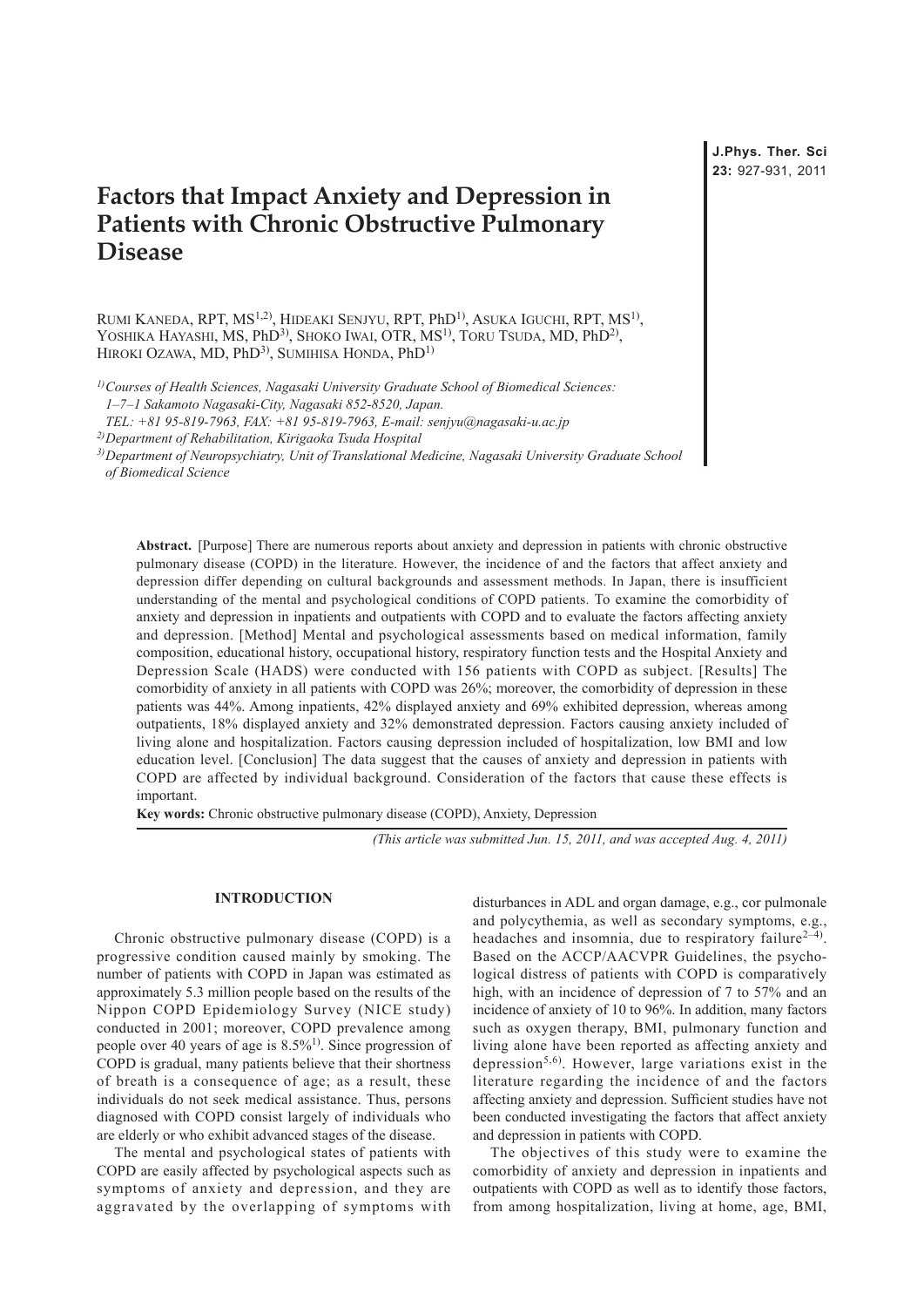respiratory functions, smoking status, family composition, education history, occupational history, hospitalization history and previous medical history, that affect anxiety and depression.

#### **SUBJECTS AND METHODS**

The study subjects were 156 patients with mild to severe COPD who were hospitalized at or who regularly visited eight facilities in Japan between November 2007 and December 2008 (Table 1). Among these patients, 52 were hospitalized (45 males and 7 females; average age,  $75.0 \pm$ 7.2) and 104 were outpatients (94 males and 10 females; average age,  $72.0 \pm 8.2$ ). The objectives of hospitalization were treatment for acute exacerbation, respiratory rehabilitation and at-home oxygen introduction. Selection criteria were used to ensure both hospitalized and home care outpatients were stable cases, and cases exhibiting unstable medical conditions and/or cases where communication was not possible were excluded from the study.

The Hospital Anxiety and Depression Scale  $(HADS)^{7,8}$ , which is universally applied as a self-completed questionnaire measuring psychological symptoms (anxiety and depression) of patients with physical disorders, was employed. This evaluation chart comprises 7 items related to depression and 7 items related to anxiety (total of 14 questions). Respondents select one of the four answers provided corresponding most closely to their perceived state, and responses are given a score ranging from 0 to 3 points. A total score of 0 to 7 points represents no symtom; a total score of 8 to 10 points represents suspect diagnosis; and a total score of 11 to 21 points represents definite diagnosis. In terms of the cutoff point, scores of  $\geq 8$  were assigned the possibility of depression or anxiety in order to reduce false-negatives.

For pulmonary function, vital capacity (VC), % vital capacity (%VC), forced expiratory volume in one second  $(FEV<sub>1</sub>)$ , % forced expiratory volume in one second  $(\%FEV_1)$  and forced expiratory volume in one second as percent of FVC (FEV $1\%$ ) were measured or calculated in accordance with the respiratory function test guidelines of the American Thoracic Society<sup>9)</sup>.

Patient characteristics consisted of body mass index, previous history (complications), family composition, oxygen inhalation status, smoking status, education history and hospitalization history ( hospitalization within one year prior to the survey period and during the survey period).

Explanations regarding tests were provided to inpatients when their symptoms were stable and to outpatients at the time of health examinations. Collection of general information, HADS and respiratory function tests were conducted only for those subjects from whom consent was obtained. General information was obtained based on interviews and medical records. HADS was completed by the patients themselves, except those who could not complete HADS themselves due to issues with eyesight. For those patients a therapist read the questions to the patients and completed the evaluation form.

The incidence of anxiety and depression based on HADS

of patients with COPD exhibiting scores of 8 points or higher was calculated. To determine the factors affecting anxiety and depression in inpatients with COPD, anxiety or depression was assigned as the dependent variable and age, BMI, living environment, marital status, oxygen inhalation, smoking status, occupational history, hospitalization history and diseases other than COPD were set as independent variables; and step-wise logistic regression analysis was performed. The odds ratios (OR) and 95% confidence intervals (CI) were calculated. Analyses were conducted to determine which items affected anxiety and depression the most. Furthermore, as a sub-analysis, in order to identify which characteristics of inpatients and outpatients demonstrated significant differences, the Mann-Whitney U test was conducted for age, BMI, respiratory function test values and HADS scores, and the chi-squared  $(\chi^2)$  test was utilized for smoking status, family composition, hospitalization history and previous medical history. For statistical processing, SPSS 16.0J for Windows was employed with the level of significance chosen as less than 5%.

### **RESULTS**

The patients in this study (139 males and 17 females; average age,  $73.0 \pm 8.0$  years) displayed COPD severity ranging from mild to severe based on GOLD classifications. Average HADS scores were  $6 \pm 4$  and  $7 \pm 4$  points for anxiety and depression, respectively. Seventy-three percent of the patients had received a high school education or lower and 55% of the patients were engaged in manual labor. With regard to diseases other than COPD, 29% of the patients exhibited hypertension (Table 1).

Based on HADS scores, the comorbidity incidence of anxiety in all patients displaying a score of 8 points or higher was 26.2% (suspect diagnosis: 14.1%; definite diagnosis: 12.2%); furthermore, the incidence of depression in all such patients was 44.2% (suspect diagnosis: 22.4%; definite diagnosis: 21.8%). The incidence of anxiety among inpatients was 42.3%, of whom 19.2% received a suspect diagnosis and 23.1% received a definite diagnosis. The incidence of depression among inpatients was 69.2% (suspect diagnosis: 28.8%; definite diagnosis: 40.4%). The incidence of anxiety among outpatients was 18.2%, of whom 11.5% received a suspect diagnosis and 6.7% received a definite diagnosis. The incidence of depression among outpatients was 31.7%, of whom 19.2% received a suspect diagnosis and 12.5% received a definite diagnosis. The incidence of both anxiety  $(p=0.001)$  and depression (p<0.001) was significantly higher among inpatients.

Tables 2 and 3 illustrate the results obtained for the factors affecting anxiety and depression in all patients with COPD. Living alone (OR: 8.66; 95% CI: 1.86–39.64) and hospitalization (OR: 4.34; 95% CI: 1.02–18.50) demonstrated a high probabilities of causing anxiety, whereas hospitalization (OR: 5.33; 95% CI: 2.21–12.85), low BMI (OR: 4.23; 95% CI: 1.55–11.51), low education level (OR: 2.96; 95% CI: 1.13–7.76) and hypertension (OR: 2.84; 95% CI: 1.16–6.95) demonstrated a high probabilities of causing depression.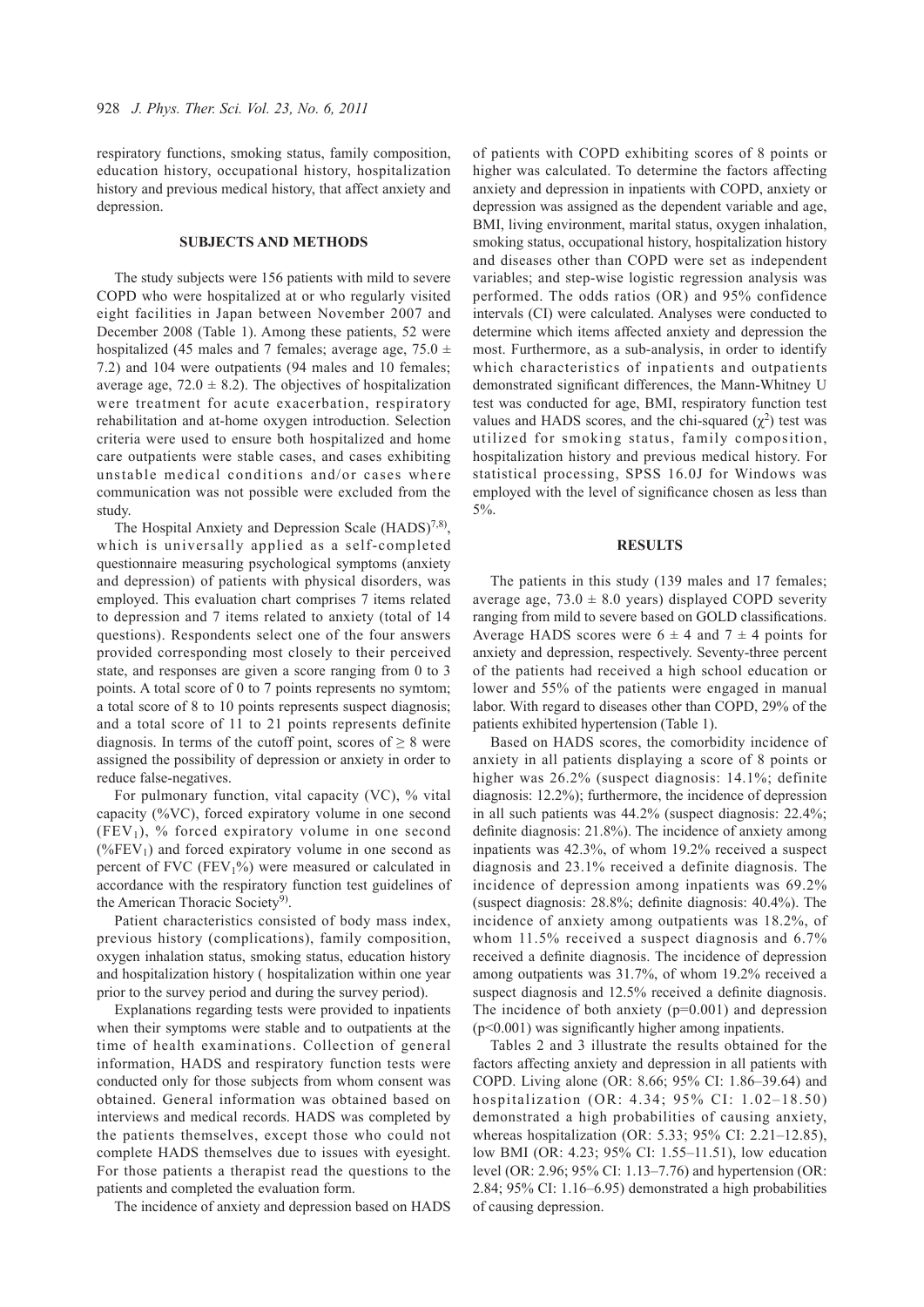| Variables                            | mean $\pm$ SD   | Variables                              | $mean \pm SD$ |
|--------------------------------------|-----------------|----------------------------------------|---------------|
| Sex (Male/Female)                    | 139/17          | Living alone $(\%)$                    | 11.5          |
| Age                                  | $73.0 \pm 8.0$  | No spouse $(\% )$                      | 21.8          |
| Body Mass Index $(kg/m2)$            | $21.1 \pm 3.6$  | Education level $(\% )$                |               |
| Respiratory function                 |                 | Less than junior high school           | 44.9          |
| FEV1.0 (L/sec)                       | $1.20 \pm 0.59$ | High school                            | 27.6          |
| $\%$ FEV $(\%)$                      | $52.2 \pm 25.7$ | More than a junior college.            | 17.3          |
| FEV1.0% $(\% )$                      | $50.6 \pm 16.4$ | Occupation $(\%)$                      |               |
| VC(L)                                | $2.65 \pm 0.77$ | <b>Deskwork</b>                        | 28.8          |
| $\%VC$ (%)                           | $83.9 \pm 20.1$ | Manual labor                           | 55.1          |
| HADS anxiety score                   | $5.8 \pm 3.9$   | Oxygen inhalation $(\%)$               | 39.1          |
| Anxiety prevalence $(\geq 8; \%)$    | 26.2            | 46.2<br>Hospitalization history $(\%)$ |               |
| HADS depression score                | $7.0 \pm 4.0$   | Comorbidity $(\% )$                    |               |
| Depression prevalence $(\geq 8; \%)$ | 44.2            | Hypertension                           | 28.8          |
| Smoking status $(\% )$               | 94.9            | Diabetes mellitus                      | 13.5          |
| Current smoker                       | 13.5            | Heart disorder                         | 9.6           |
| Ex-smoker                            | 72.4            | Bronchial asthma                       | 8.3           |
| Non-smoker                           | 4.5             | Cerebrovascular disease                | 5.1           |
|                                      |                 | Other                                  | 26.9          |
|                                      |                 | Osteoarthritis/Surgery                 | 14.7          |

Table 1. Characteristics of patients with COPD (n=156)

**Table 2.** Factors affecting anxiety in patients with COPD

| Anxiety state                            |                                 | Odds ratio (95%IC)                               |
|------------------------------------------|---------------------------------|--------------------------------------------------|
| Family composition<br>Living environment | Living alone<br>Hospitalization | $8.66(1.89-39.64)$ **<br>4.34 $(1.02 - 18.50)^*$ |
| *: $p<0.05$ , **: $p<0.01$ .             |                                 |                                                  |

**Table 3.** Factors affecting depression in patients with COPD

| Depressed state    |                              | Odds ratio $(95\%$ IC)   |
|--------------------|------------------------------|--------------------------|
| Living environment | Hospitalization              | $5.33(2.21 - 12.85)$ *** |
| Body Mass Index    | $< 18.5 \text{ kg/m}^2$      | $4.23(1.55-11.51)$ **    |
| Education          | Less than junior high school | $2.96(1.13 - 7.76)^*$    |
| Comorbidity        | Hypertension                 | $2.84(1.16-6.95)^{*}$    |

 $* : p < 0.05, ** : p < 0.01, ** : p < 0.001.$ 

Hospitalization greatly affected both anxiety and depression. Consequently, a comparison of the inpatients and outpatients was conducted. Inpatients were characterized by older age, low BMI, high severity levels and high HADS scores. The results demonstrate the strong possibility that many inpatients suffered from anxiety and depression (Table 4).

#### **DISCUSSION**

The comorbidity incidence of anxiety in patients with COPD was 26.2% and that of depression was 44.2%. These findings are consistent with those of past reports<sup>5,6)</sup>. In addition, living alone and hospitalization were found to lead to anxiety, whereas hospitalization, low BMI, low education history and hypertension were found to lead to depression. Thus, hospitalization influenced both depression and anxiety. This finding is attributable to hospitalization leading to a decline in body functions, resulting in growing patient pessimism due to aggravation of symptoms, which exerts spillover effects on various aspects, e.g., depression, anxiety and loss of appetite<sup>10,11</sup>). In order to avoid hospitalization, patients' capacity for self-management need to be increased. Also, the continuity of exercise treatment should be promoted to maintain and improve exercise tolerance, and home medical care should be enhanced to combat acute exacerbation at an early stage.

Quint et al.<sup>12)</sup> reported that due to acute exacerbation, the amount of time that patients spend outdoors decreases and depression becomes aggravated. Given that the probability of the development of depression is high<sup>13, 14)</sup> in patients with low BMI, which is thought to be due to physical symptoms such as dyspnea as well as a decrease in activity levels, skeletal muscle mass and appetite, it is essential for these patients to maintain sufficient activity levels and to undergo nutrition management. In particular, we demonstrated that patients who live alone display a high probability of developing anxiety. Gretchen et al. 15)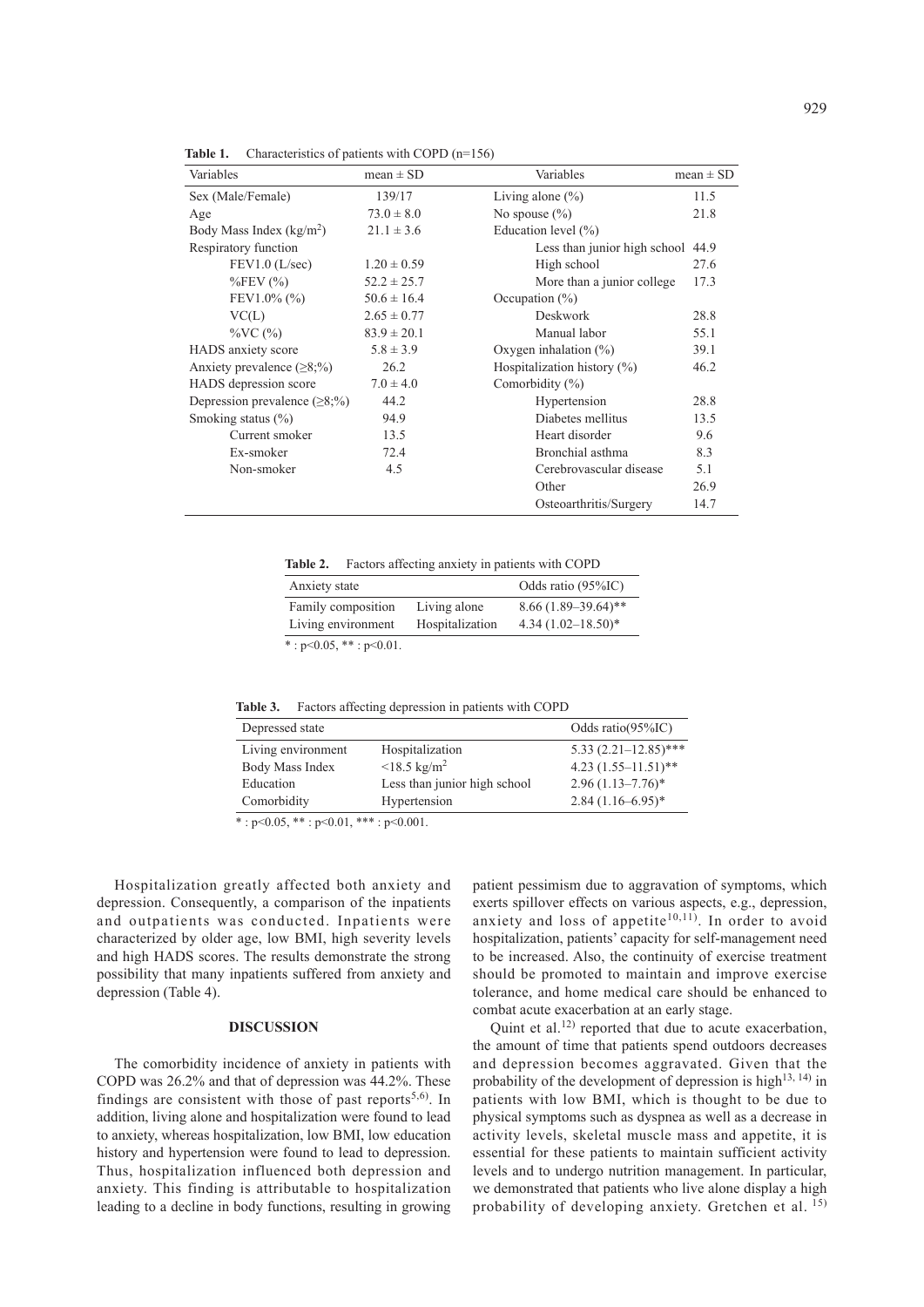| Table 4. |  |  | Characteristics of inpatients and outpatients |
|----------|--|--|-----------------------------------------------|
|----------|--|--|-----------------------------------------------|

| Variables                            | Inpatient       | Outpatient         |
|--------------------------------------|-----------------|--------------------|
| Total (Male/Female)                  | 52(45/7)        | 104 (94/10)        |
| Age                                  | $75.0 \pm 7.2$  | $72.0 \pm 8.2*$    |
| Body Mass Index ( $\text{kg/m}^2$ )  | $20.3 \pm 3.7$  | $21.4 \pm 3.5*$    |
| Respiratory function                 |                 |                    |
| FEV <sub>1.0</sub> (L/sec)           | $0.91 \pm 0.48$ | $1.34 \pm 0.59***$ |
| $\%$ FEV <sub>1.0</sub> (%)          | $44.6 \pm 28.2$ | $56.0 \pm 23.6$ ** |
| $FEV10% (\frac{6}{6}$                | $45.2 \pm 17.0$ | $53.3 \pm 15.5***$ |
| VC(L)                                | $2.33 \pm 0.73$ | $2.81 \pm 0.75***$ |
| %VC (%)                              | $77.5 \pm 20.6$ | $87.1 \pm 19.2$ ** |
| HADS anxiety score                   | $7.1 \pm 4.5$   | $5.1 \pm 3.3$ **   |
| Anxiety prevalence $(\geq 8; \%)$    | 42.3            | $18.2**$           |
| HADS depression score                | $9.2 \pm 4.0$   | $5.9 \pm 3.6$ ***  |
| Depression prevalence $(\geq 8; \%)$ | 69.2            | $31.7***$          |
| Smoking status (%)                   | 96.2            | 96.2               |
| Current                              | 5.8             | 17.3               |
| Ex-smoker                            | 63.5            | 76.9               |
| Non-smoker                           | 7.7             | 2.9                |
| Living alone $(\% )$                 | 15.4            | 9.6                |
| No Spouse $(\% )$                    | 25.0            | 15.4               |
| Education level (%)                  |                 |                    |
| Less than junior high school         | 48.1            | 43.3               |
| High school                          | 25.0            | 28.8               |
| More than a junior college           | 15.4            | 18.3               |
| Occupation (%)                       |                 |                    |
| Desk work                            | 26.9            | 29.8               |
| Manual labor                         | 61.5            | 51.9               |
| Oxygen inhalation $(\%)$             | 69.2            | 24.0***            |
| Hospitalization history (%)          | 100             | $19.2***$          |
| Comorbidity (%)                      |                 |                    |
| Hypertension                         | 36.5            | 25.0               |
| Diabetes mellitus                    | 11.5            | 14.4               |
| Heart disorder                       | 11.5            | 8.7                |
| Bronchial asthma                     | 5.8             | 9.6                |
| Cerebrovascular disease              | 7.7             | 3.8                |
| Other                                | 32.7            | 24.0               |
| Osteoarthritis/Surgical              | 23.1            | $10.6*$            |

 $*$ : p<0.05,  $**$ : p<0.01,  $***$ : p<0.001.

reported that improvements were indicated in such patients after the implementation of drug therapy, cognitive behavioral therapy and pulmonary rehabilitation as treatment strategies for anxiety. In the future, the incorporation of these types of specialized treatment will be necessary.

In terms of education levels, Randi et al. $16$  reported that among patients with COPD, who were not categorized as hospitalized or receiving home care, a low education level increased the risk of psychological distress. Identical results were obtained in this study. Many of the subjects in the current investigation were males aged in their 70s and 80s. Priority was assigned to working rather than education. Thus, a large number of patients displayed low education levels. A relationship between low socioeconomic status and a decline in pulmonary functions has been documented, and is thought to be attributable to the large number of patients with COPD characterized by low social status $^{17}$ .

With regard to the relationship between anxiety/ depression and an internal disease other than COPD, hypertension was shown to affect depression. Hypertension is reported to be related to accommodation disorders or sympathetic hypertonia<sup>18)</sup>. Ohira et al.<sup>19)</sup> reported that patients with a high score based on the depression scale exhibited an approximate 2-fold relative risk for total stroke occurrence and a 7-fold relative risk for ischemic heart disease in comparison with patients with a low score. Accordingly, patients with COPD who have hypertension develop depression more easily. Many cases in which cardiovascular lesions including hypertension are comorbid with COPD have been documented; thus, precautions are  $necessary<sup>20, 21</sup>$ .

De Voogd et al.<sup>22)</sup> described a relationship between depression and mortality rates. In order to prevent the development of depression, the promotion of social care, stress management and self-management programs as components of comprehensive pulmonary rehabilitation is important. Accordingly, when implementing pulmonary rehabilitation, it is necessary to discover anxiety and depression early, and to respond appropriately by ensuring that changes in the symptoms of individual patients are not overlooked as well as including mental and psychological assessments in the required assessment items.

Limitations of this study include the fact that assessment of dementia was not conducted, biases existed in the environment, symptoms and severity in the comparison of inpatients with outpatients, and the lack of clear decisions regarding the timing of the performance of the evaluations as selection criteria. In this investigation, it was not possible to conduct causal analysis for inpatients and outpatients due to the small sample sizes. Future studies will need to evaluate each inpatient and outpatient over time and assess whether a patient's mental and psychological states are sustainable during continuation of comprehensive pulmonary rehabilitation.

#### **ACKNOWLEDGEMENTS**

This study was implemented upon receiving money in trust from the Environmental Restoration and Conservation Agency. The authors wish to thank the patients and staff members of Kirigaoka Tsuda Hospital, Nagasaki Yurino Hospital, Nagasaki Pulmonary Rehabilitation Clinic, Tagami Hospital, Kanamecho Hospital, Nijigaoka Hospital, Okinawa Prefectural Chubu Hospital and Nagasaki Prefecture North Public Health Center for their cooperation, as well as Dr. Kozui Kida of the Respiratory Care Clinic, Nippon Medical School, and Dr. Sue Jenkins of the School of Physiotherapy, Curtin University of Technology for their advice regarding this paper.

#### **REFERENCES**

- 1) Fukuchi Y, Nishimura M, Ichinose M, et al.: COPD in Japan: the Nippon COPD Epidemiology study. Respirology, 2004, 9: 458–465.
- 2) Zhang J, Ye M, Huang H, et al.: Depression of chronic medical inpatients in China. Arch Psychiatr Nurs, 2008, 22: 39–49.
- 3) Jordan N, Lee TA, Valenstein M, et al.: Effect of depression care on outcomes in COPD patients with depression. Chest, 2009, 135: 626–632.
- 4) Egashira Y: Psychosomatic approach to the patients with respiratory failure.